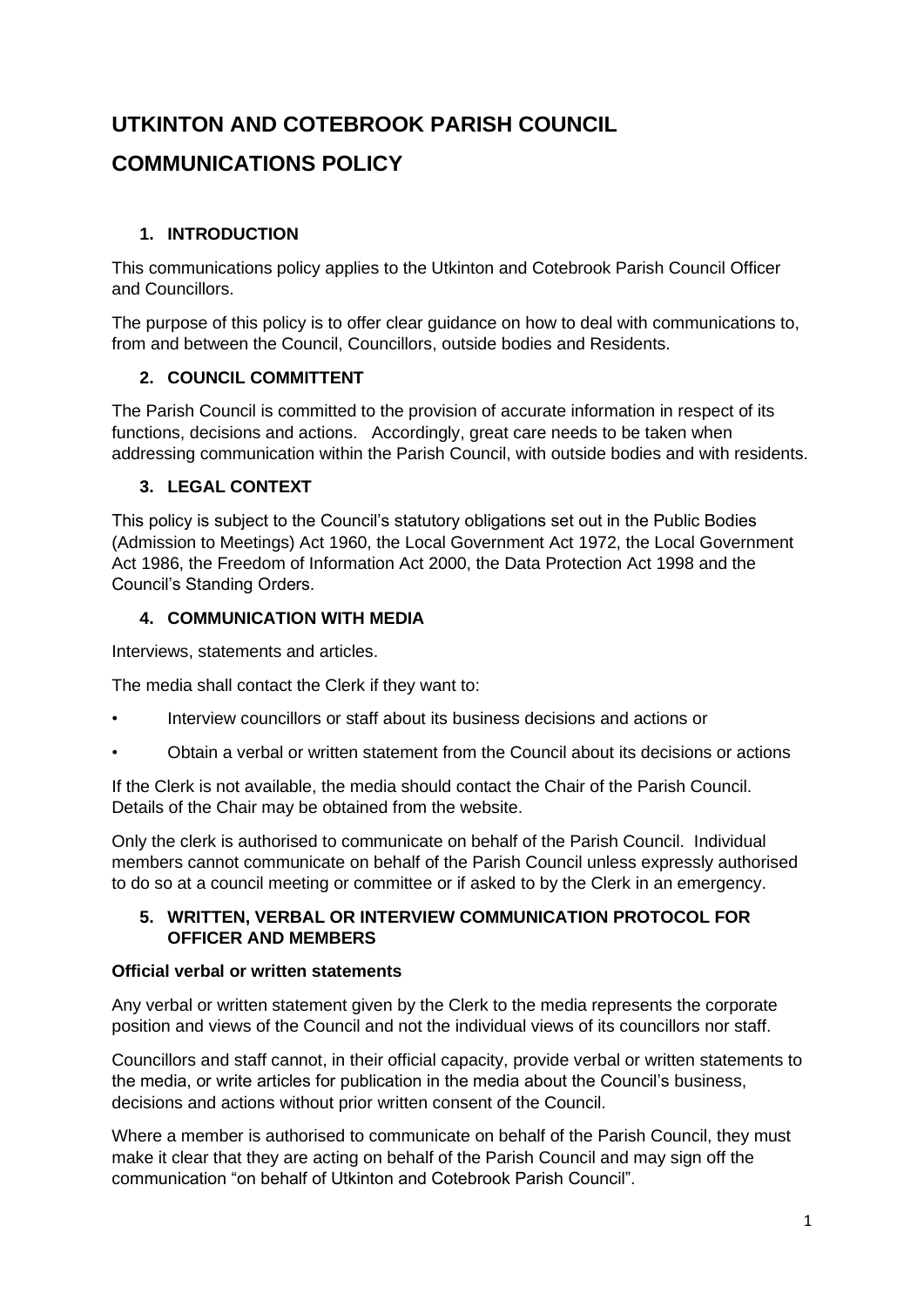Members may not hold themselves out to be acting on behalf of the Parish Council and must not communicate as a councillor in any other matter than in their official capacity. They must make it clear that they are representing themselves individually and must not sign off any communication as "Councillor".

Councillors are not permitted to misrepresent the corporate position and views of the Council, or to damage the reputation of others in the Council or the Council itself.

#### **Private verbal or written statements or interview.**

Councillors are not permitted to use the title "Councillor" in their private capacity.

The clerk is not permitted to use the title "Clerk" in their private capacity.

Councillors and staff cannot communicate their personal views about the Council's business, decisions and actions other than the views they hold in their official capacity as part of a legal corporate body.

#### **Interviews**

An interview by the media with councillors in their official capacity about the Council's business, decisions and actions requires the Council's prior written consent.

In any such interview, Councillors shall not communicate their personal views about the Council's business, decisions and actions other than the views they hold in their official capacity.

Councillors are not permitted to misrepresent the corporate position and views of the Council, or to damage the reputation of others in the Council or the Council itself.

#### **6. COMMUNICATION BY EMAIL**

#### **Acceptable Email Use**

All parish councillors will be issued with a nominated council email address which will be used for all parish council business in line with the recommendations from the Information Commissioner's Office and the National Association of Local Councils to ensure compliance with the Data Protection Act 2019.

When a councillor leaves their role as a parish councillor, there is an expectation that they will undertake to delete their council email account.

Councillors unable to access the council email system can ask for papers to be posted to them via Royal Mail.

Councillors must ensure that any communication follows the principles set out in the Code of Conduct in particular to show respect to others.

#### **Responsibilities**

• Councillors communicating in an official capacity must not communicate their personal views. They may only communicate views they hold in an official capacity.

• Councillors are not permitted to debate matters of council business by e-mail. The correct procedure is for the debate to take place at a public meeting.

• Councillors have a duty to consider responsibilities that a council has towards members of the public, employees and other councillors.